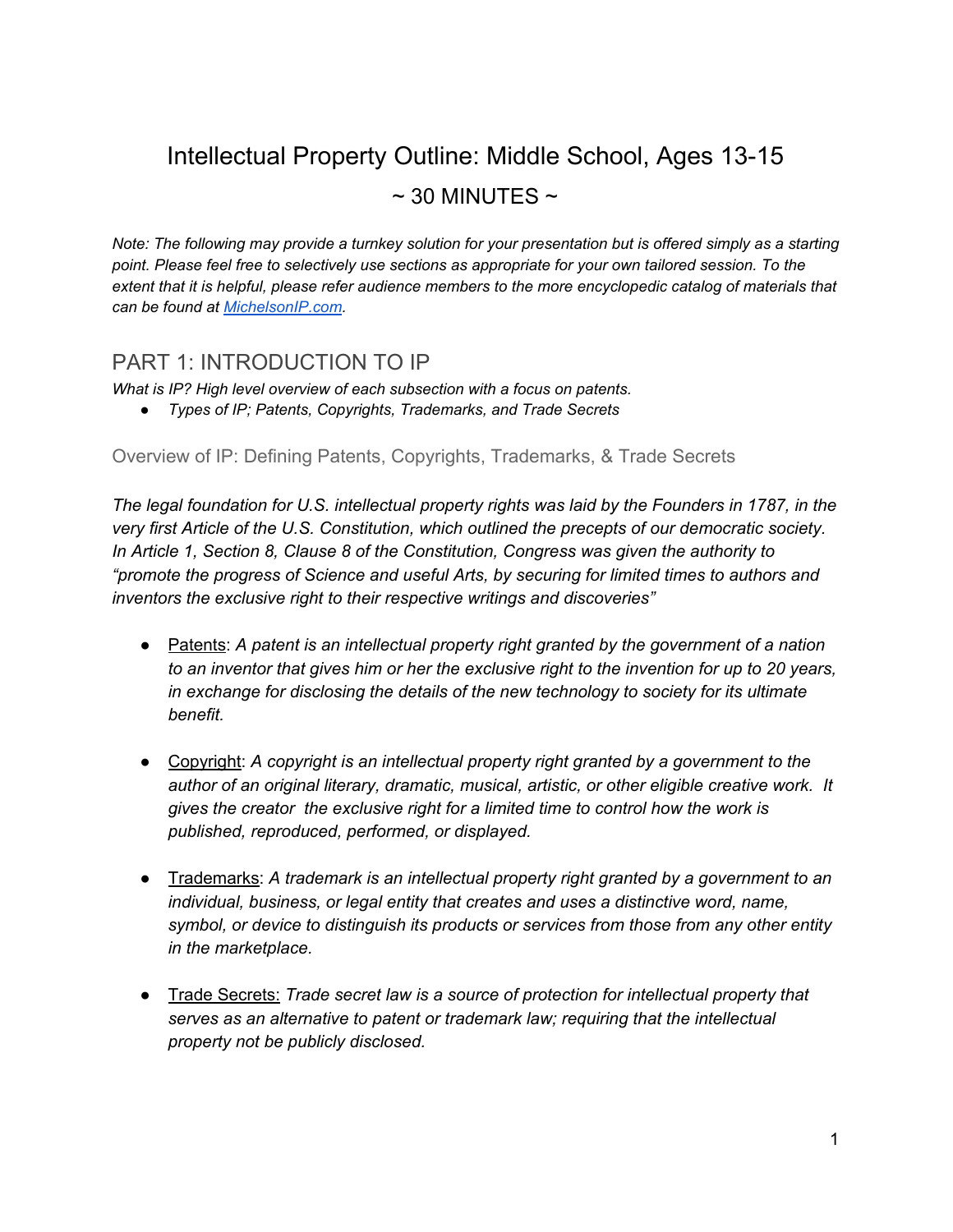# PART 2: IN DEPTH REVIEW OF PATENTS IN THE U.S.

#### The History of Patents & The U.S. Patent System

#### **The History of Patents -** *What are the origins of the patent system?*

- Patent-like incentives first appeared in ancient Greece in 500 BC, and continued to spread throughout Europe through the 1700s. Early patent systems reinforced the wealth of elites instead of the welfare and productive capacity of the whole of society.
	- British patent application fees, for example, were more than 11 times the per capita income of the average citizen. This restricted innovation to a small sector of the population.

#### **Foundations of Patent Protection -** *W hat is the rationale for issuing a patent?*

- **●** As the first country in the world to incorporate intellectual property rights in its national constitution, America's founders viewed intellectual property rights as vital to the nation's economic survival.
	- **○** They consciously designed a patent system that would do what no patent system had ever done before — **stimulate the inventive genius and entrepreneurial energy of the common man**.
- Today's U.S.patent system satisfies two broad goals:
	- Stimulates invention: The inherent property rights of inventors and authors to their creations are protected, thereby helping to ensure that the wellsprings of creation and productivity do not dry up for lack of incentive.
	- $\circ$  Is an effective tool for knowledge sharing: The benefits derived from these inventions and creations are ultimately harnessed to the public good through disclosure, thus promoting the progress of the nation and "the general welfare" of its citizens.

#### **The Patent System and U.S. Economic Growth -** *How has the patent system supported U.S. Economic Growth?*

- The U.S. patent system stimulated invention and economic growth and quickly became the unrivaled leader of the Industrial Revolution.
	- $\circ$  By 1870, the U.S. was patenting more than 5x the number of inventions as Britain, even though their populations were nearly equal in size.
- The patent system's central role in fostering innovation can be seen in the patenting spikes that occurred with every major industrial breakthrough.
	- 1880s major surge in patenting, with the annual number of new patents issued jumping from 12,000 in the 1870s to  $\sim$  20,000 in the 1880s. This patent boom corresponded with rapid advances in the emerging railroad, telegraph, telephone, and electric light and power industries.
	- 1900s similarly, during the birth and early-stage growth of the automobile and aircraft industries. Patents granted at this time doubled from 20,000 per year to 40,000 per year.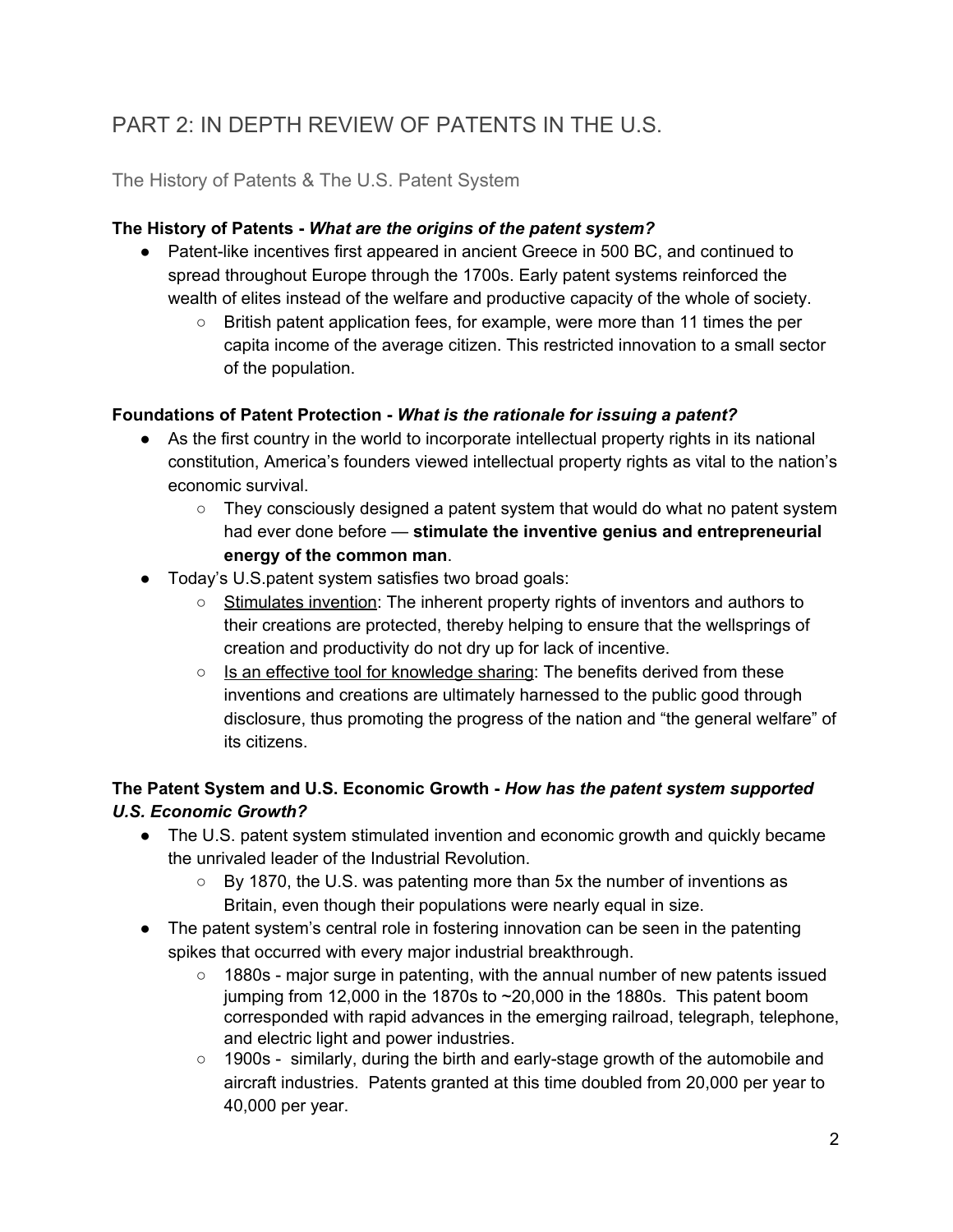- 1980s when the personal computer and emerging high-tech industries propelled us toward the age of the Internet. Patenting levels then increased from approximately 80,000 to 100,000 each year.
- Today, with the rise of the internet, social media, and smartphones over the last two decades, the number of patent applications filed each year with the USPTO has surged fourfold. In 2014, the USPTO received 578,802 applications, 300,678 of which received a patent.

#### Requirements and Limitations of Patentability

#### **Criteria for Patenting -** *What, Exactly, Can You Patent?*

- "The Patent Act," says that a machine, manufacture, process, or composition of matter can be patented if it demonstrates the following three characteristics:
	- Novelty
	- Non-obviousness, and
	- Utility
- Patentable inventions fall into one of two categories: products or processes.
	- $\circ$  You cannot patent ideas; the most important reason why one thing is patentable and another is not lies in the difference between ideas and applications.
	- You cannot patent mathematical formulas, a law of nature or a natural phenomena; they all exist independently of human intervention, making this knowledge freely available.
- The highest hurdle facing inventors is non-obviousness requirement; the vast majority of rejections at the patent office are for obvious reasons.
- **● Camera phone example:**
	- Inventing the camera phone was not so obvious in meeting the non-obviousness patent requirement.
	- While composed of well-known and widely-available components, combining the two did satisfy the non-obviousness requirement because it became more than the sum of its parts, and met a large and previously-unfilled need in the marketplace.
	- This is apparent as we see millions of people who take selfies everyday.

#### Patent Enforcement Actions

#### **Enforcing Patent Rights -** *How are patent rights protected?*

#### *Patent Law and Enforcement*

● Patents can be enforced by their owners in U.S. federal courts. It is up to the owner of the patent, the "patentee," to enforce it against infringers by filing a civil case in federal court for patent infringement.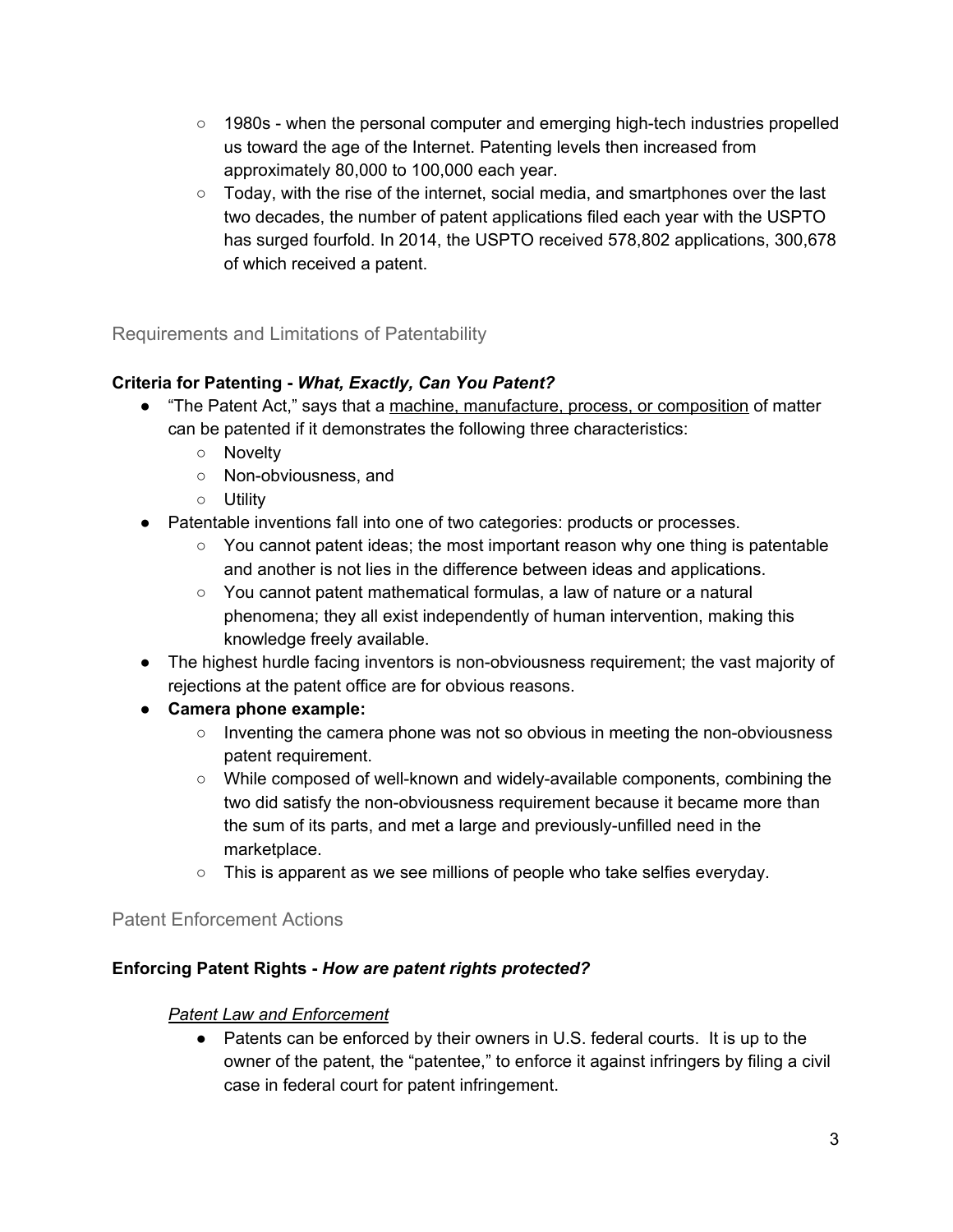- Patent infringement occurs regardless of the infringer's lack of knowledge of the patent or their intent to infringe it.
- In modern times, patent enforcement has become a long and very expensive process. Patent litigation serves a vital function in society by settling the validity and disputed ownership of patent rights so these can be commercialized into new products, services, and medical treatments.

#### *Patent Infringement*

- If the patentee believes their patent is being infringed, they should first hire a patent trial lawyer; the lawyer will evaluate the patent and the accused device or process to provide a legal opinion about whether or not an infringement exists.
- If infringement is found, options for pursuing a patent infringement claim include:
	- Demand that the alleged infringer stop infringing and pay damages for past infringement.
	- Offer the alleged infringer a license to practice your invention for money, called "royalty."
	- Ignore the infringement, or postpone any action for a time.
	- File a patent infringement lawsuit in federal court against the alleged infringer.

### **Conclusion**

Intellectual Property (IP) rights are vital to a nation's economic survival; IP comprises an astonishing 38 percent of total U.S. GDP today, and represents 80 percent of the market value of all publicly traded companies in the U.S. As a result, any young person today who does not understand the basics of intellectual property--and its value and role in science, business, and arts professions--will find him or herself at a distinct disadvantage in the world of tomorrow.

- Over the last 40 years, intellectual property has grown from an arcane, narrowly-specialized legal field into a major force in American social and economic life.
- Intellectual property is now the chief engine of wealth creation and economic growth in the world.
- America's patent system helped create the most successful economy on the face of the earth. The Founders designed the world's first democratized intellectual property system, precisely because they believed in the ingenuity of the common citizen.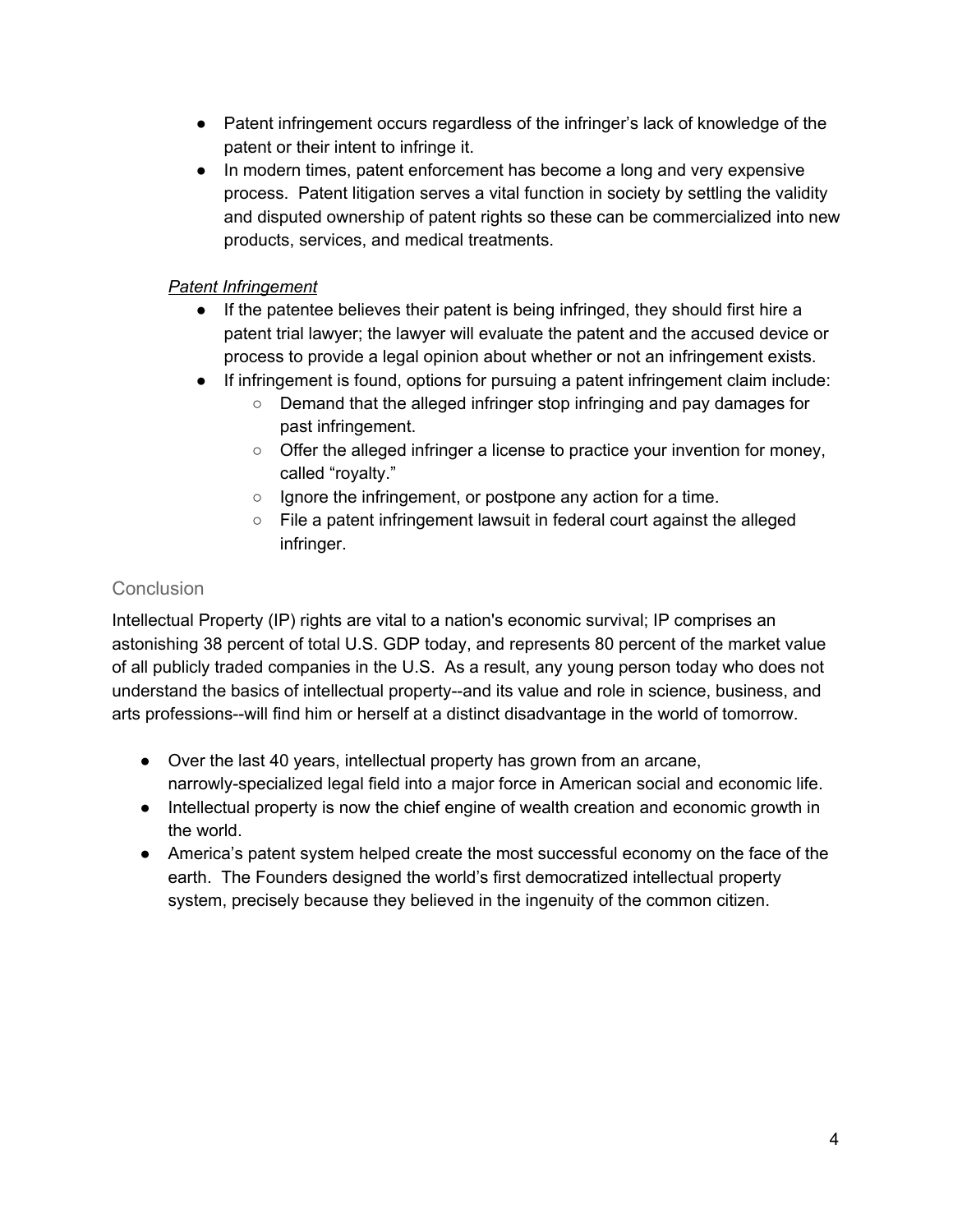# PART 3: SUPPLEMENTAL IP SECTIONS

Copyright

- Copyrights are automatically granted to an author at the moment of creation; as a result the work is protected by copyright laws without registration.
- Patents and copyrights seemingly try to accomplish similar goals, protect the property rights of creators, but they are distinct from one another in important ways.
	- Determining merit can be far more subjective for a creative work than for patent eligible inventions. For this reason, the U.S. does not have an examination system to determine whether a creative work merits copyright protection. This is not the case with patents.
- **● Copyright infringement case in the music industry:**
	- The most significant copyright infringement case in recent years concerning music was the March 10, 2015, verdict against Robin Thicke and Pharrell Williams, the performer and primary songwriter-producer of the 2013 pop hit "Blurred Lines."
	- A federal jury ruled that Thicke and Williams committed copyright infringement by using elements of the 1977 Marvin Gaye classic "Got to Give It Up." The jury awarded Gaye's family \$7.3 million.
	- The case is significant as it challenges the growing practice in contemporary music production of incorporating elements of the work of other artists.

### **Trademarks**

- The original purpose of a trademark was to indicate the origin of goods and services to protect the public from confusion.
	- $\circ$  Trademarks developed into quarantees of quality and an avenue for branding.
- **● Nike trademark "Swoosh" example:**
	- Nike's "Swoosh" logo plays a significant role in the company's \$106 billion shoe and apparel business.
	- Nike registered the logo with the U.S. Patent and Trademark Office in 1971. Nike founder paid a mere \$35 for the design but today, the logo is worth an estimated \$20 billion.
	- $\circ$  The logo is also recognized around the world as a symbol of Nike's quality workmanship and design. Also, its vital role in protecting Nike's market share and reputation explains why the company so strenuously protects its trademark rights from being infringed by counterfeiters.
- Trademarks offer similarities with other IP rights through:
	- The power to encourage and reward creative enterprise.
	- $\circ$  The goal of marshaling the benefits of creative endeavor to the public good.
- Trademarks are different from other IP rights in three key areas: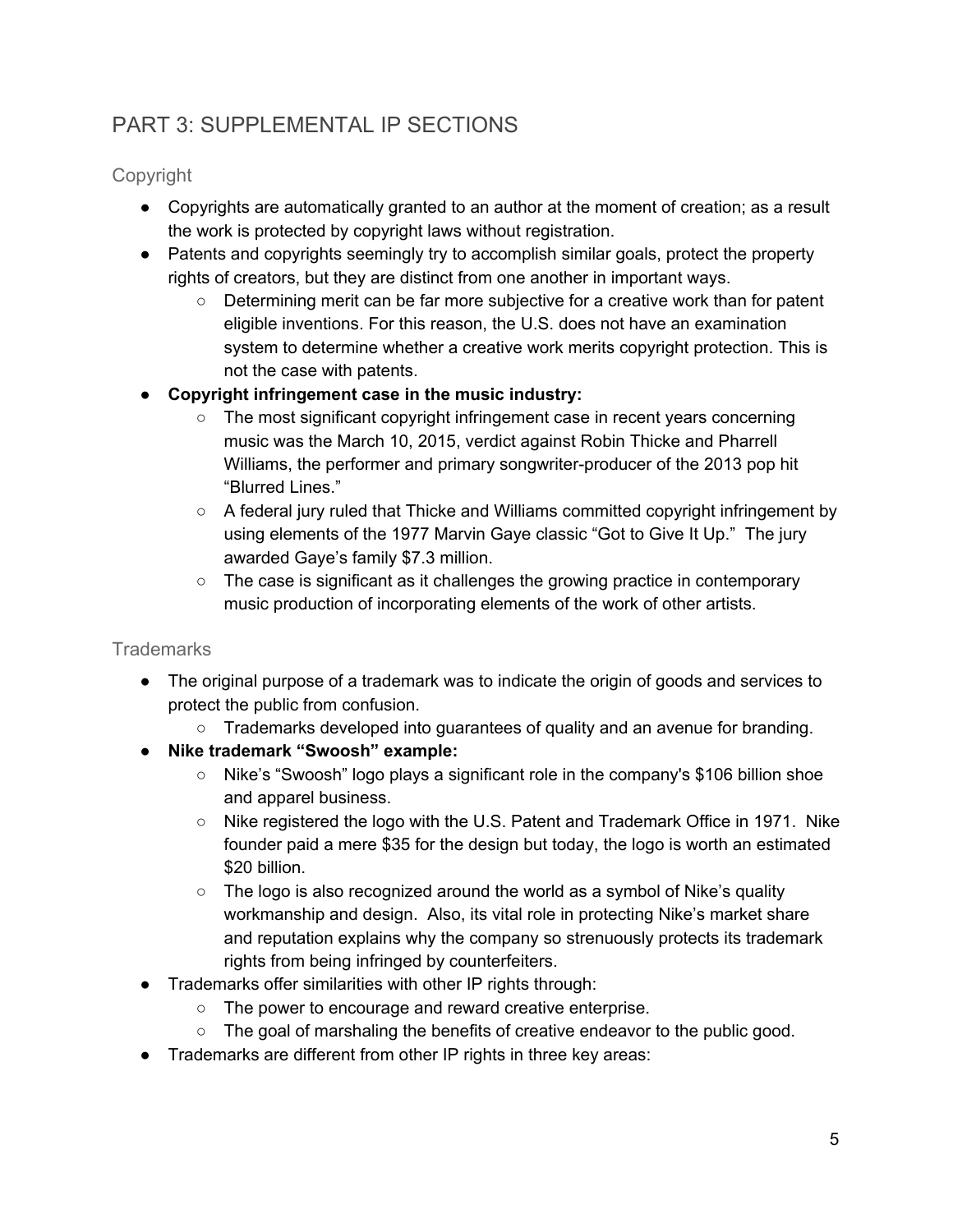- $\circ$  The legal foundation comes from the commerce Clause of the Constitution, giving Congress the authority to regulate interstate commerce and enact whatever is necessary.
- They are not limited in duration; trademarks are granted in perpetuity as long as they are not abandoned by the owner.
- They exist only in conjunction with commercial activity. A trademark cannot be obtained by mere adoption, they can only be acquired through commercial use via the sale of goods and services.

#### Trade Secrets

- Trade secret is an alternative and valuable way to protect intellectual property. Trade secret law requires that the intellectual property not be disclosed, whereas patent and trademark law require just the opposite.
- **Coca Cola trade secret example:**
	- The vault which holds the secret formula for Coca Cola may be the most valuable trade secret in the world.
	- The company presents the formula as a closely held trade secret only known by a few employees, as a key publicity, marketing, and intellectual property protection strategy.
- Advantages of trade secret law:
	- Trade secrets provides indefinite future protection, so long as the trade secret stays a secret.
	- Trade secret protection prevents the disclosure or use of the trade secret by one whom the secret was disclosed in confidence.
- Disadvantages of trade secret law:
	- $\circ$  Trade secret law does not offer any protection against the use of the same intellectual property that is independently derived or reverse engineered by a competitor.